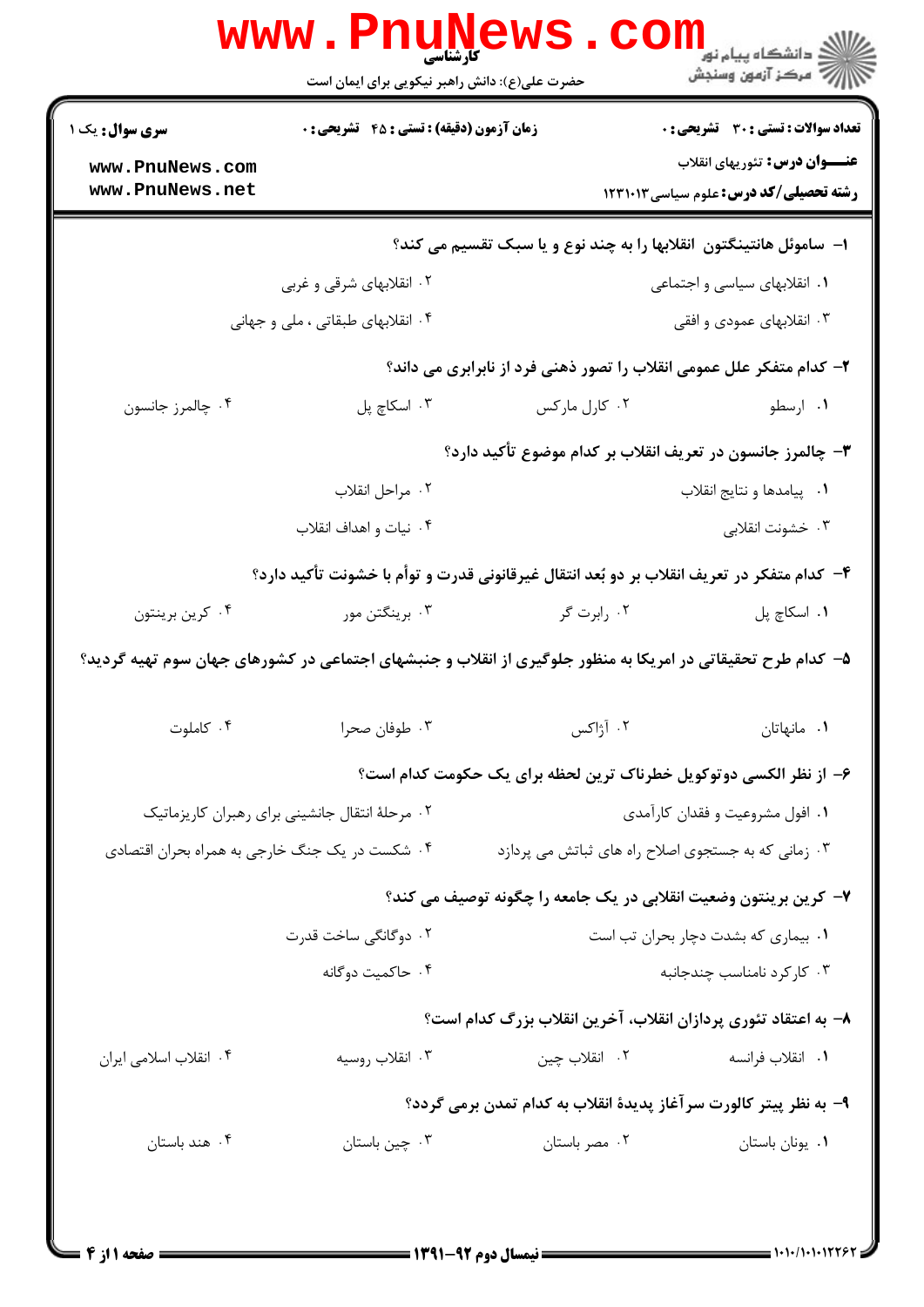|                                                                                     | <b>www . Phur</b><br><b>کارشناسی</b><br>حضرت علی(ع): دانش راهبر نیکویی برای ایمان است | <b>IEWS</b>                                                                                  | د دانشگاه پيام نو <mark>ر</mark><br>رآ مرڪز آزمون وسنڊش                                                                               |  |  |  |
|-------------------------------------------------------------------------------------|---------------------------------------------------------------------------------------|----------------------------------------------------------------------------------------------|---------------------------------------------------------------------------------------------------------------------------------------|--|--|--|
| <b>سری سوال : ۱ یک</b><br>www.PnuNews.com<br>www.PnuNews.net                        | <b>زمان آزمون (دقیقه) : تستی : 45 قشریحی : 0</b>                                      |                                                                                              | <b>تعداد سوالات : تستي : 30 ٪ تشريحي : 0</b><br><b>عنـــوان درس:</b> تئوریهای انقلاب<br><b>رشته تحصیلی/کد درس:</b> علوم سیاسی ۱۲۳۱۰۱۳ |  |  |  |
|                                                                                     | ∙۱− کدام پدیدهٔ سیاسی در قرن بیستم در کشورهای جهان سوم به تواتر رخ داده است؟          |                                                                                              |                                                                                                                                       |  |  |  |
| ۰۴ رفرم یا اصلاحات                                                                  | ۰۳ کودتا                                                                              | ۲. انقلاب                                                                                    | ۰۱ جنبش های کارگری                                                                                                                    |  |  |  |
|                                                                                     |                                                                                       | ۱۱– در اوایل دههٔ ۱۹۵۰ کودتای افسران آزاد در کدام کشور اتفاق افتاد؟                          |                                                                                                                                       |  |  |  |
| ۰۴ مصر                                                                              | ۰۳ سوریه                                                                              | ۰۲ عراق                                                                                      | ۰۱ پرتغال                                                                                                                             |  |  |  |
| ۱۲- کدام شکل از پدیده های سیاسی از اشکال رایج تحولات سیاسی و اجتماعی محسوب می گردد؟ |                                                                                       |                                                                                              |                                                                                                                                       |  |  |  |
|                                                                                     | ۰۲ شورش                                                                               |                                                                                              | ۰۱ جنبش های آزادیبخش                                                                                                                  |  |  |  |
|                                                                                     | ۰۴ جنبش های دهقانی                                                                    |                                                                                              | ۰۳ انقلاب                                                                                                                             |  |  |  |
|                                                                                     |                                                                                       | ۱۳- به نظر فاینر دخالت نظامیان در امور سیاسی بیشتر به کدام عامل بستگی دارد؟                  |                                                                                                                                       |  |  |  |
|                                                                                     | ۰۲ نقش تاریخی و تجربهٔ ارتش                                                           |                                                                                              | ۰۱ فرهنگ سیاسی                                                                                                                        |  |  |  |
|                                                                                     | ۰۴ دخالت بیگانگان                                                                     |                                                                                              | ۰۳ توسعه يافتگى اقتصادى                                                                                                               |  |  |  |
|                                                                                     |                                                                                       | ۱۴– گوستاولوبون کدام عامل را در پیدایش رفتار توده ها مهم تر می داند؟                         |                                                                                                                                       |  |  |  |
|                                                                                     | ۰۲ سرایت روحی                                                                         |                                                                                              | ۰۱ احساس قدرت مغلوب نشدنی                                                                                                             |  |  |  |
|                                                                                     | ۰۴ حس انتقام جويي                                                                     |                                                                                              | ۰۳ تلقين پذيري                                                                                                                        |  |  |  |
|                                                                                     |                                                                                       | ۱۵– به نظر لوی اشتروس کدام موضوع به اساطیر بیشتر شبیه است؟                                   |                                                                                                                                       |  |  |  |
|                                                                                     | ۰۲ ایدئولوژی انقلابی                                                                  |                                                                                              | ۰۱ اندیشه سیاسی                                                                                                                       |  |  |  |
|                                                                                     | ۰۴ شخصیت های تاریخی                                                                   |                                                                                              | ۰۳ يديدۀ انقلاب                                                                                                                       |  |  |  |
|                                                                                     |                                                                                       | ۱۶- مارکسیست ها کدام عامل را ویژگی جدایی ناپذیر و لاینفک وضعیت انقلابی می دانند؟             |                                                                                                                                       |  |  |  |
| ۰۴ خشونت آميز بودن                                                                  | ۰۳ ایدئولوژی انقلابی                                                                  | ۰۲ حضور گستردهٔ مردم                                                                         | ۰۱ داشتن رهبری انقلابی                                                                                                                |  |  |  |
|                                                                                     | ۱۷- در ادبیات سیاسی اروپا، قیام های سال های ۱۸۴۸ و ۱۸۴۹ را چه می نامند؟               |                                                                                              |                                                                                                                                       |  |  |  |
|                                                                                     | ۰۲ انقلاب های دموکراتیک                                                               |                                                                                              | ۰۱ بهار مردم                                                                                                                          |  |  |  |
|                                                                                     | ۰۴ قیام های آنارشیست ها                                                               |                                                                                              | ۰۳ کمون پاریس                                                                                                                         |  |  |  |
|                                                                                     |                                                                                       | ۱۸– در کدام کشور به اصرار متفقین بعد از جنگ جهانی دوم دموکراسی غربی جایگزین نظام سنتی گردید؟ |                                                                                                                                       |  |  |  |
| ۰۴ ژاپن                                                                             | ۰۳ چين                                                                                | ۰۲ ترکیه                                                                                     | ۰۱ مصر                                                                                                                                |  |  |  |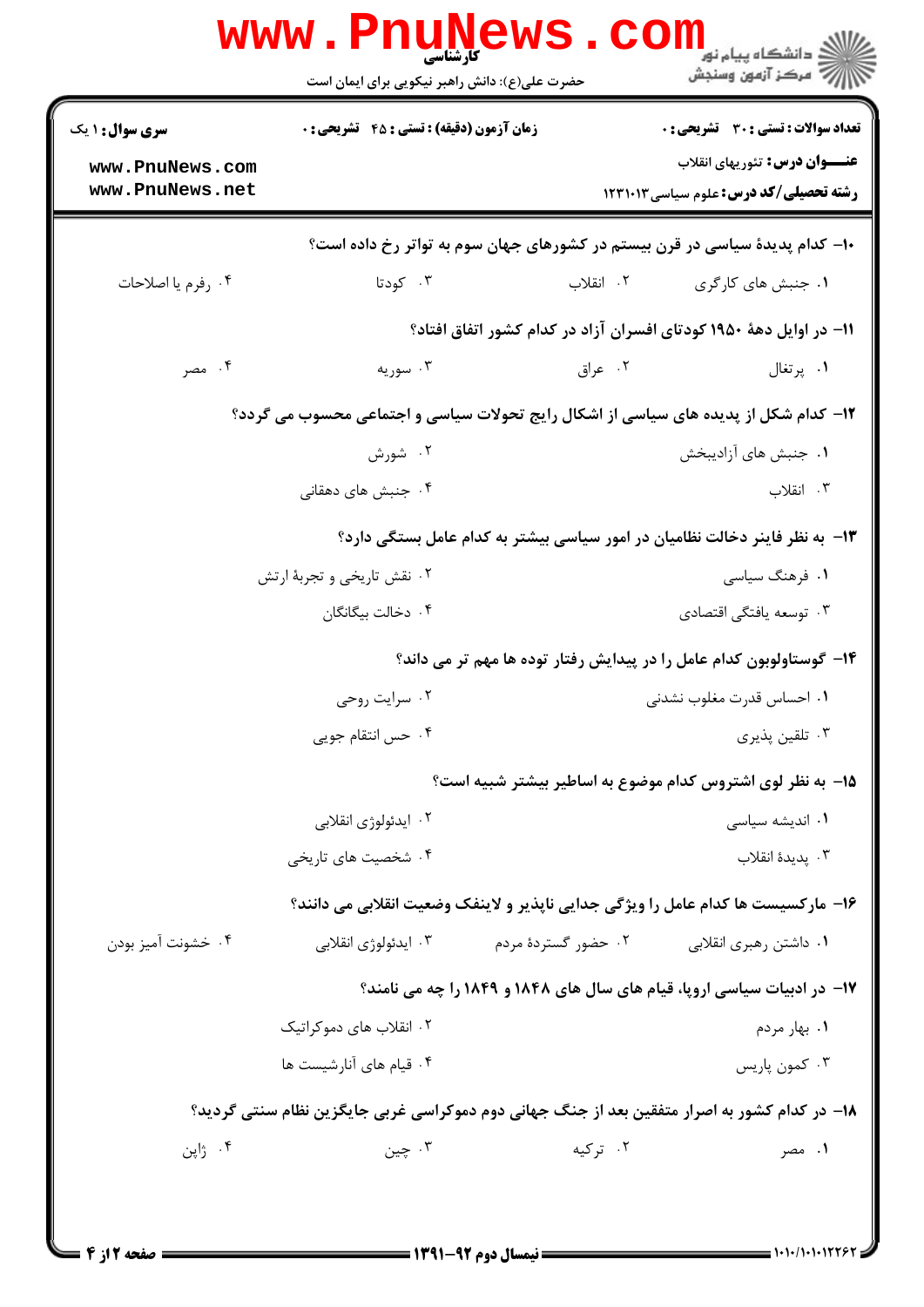|                                                              | <b>www.Pnunews</b><br>حضرت علی(ع): دانش راهبر نیکویی برای ایمان است                        |                                                                                   | د دانشگاه پیام نور<br>ا∛ مرکز آزمون وسنجش                                                                                      |  |  |
|--------------------------------------------------------------|--------------------------------------------------------------------------------------------|-----------------------------------------------------------------------------------|--------------------------------------------------------------------------------------------------------------------------------|--|--|
| <b>سری سوال : ۱ یک</b><br>www.PnuNews.com<br>www.PnuNews.net | زمان آزمون (دقیقه) : تستی : 45 آتشریحی : 0                                                 |                                                                                   | تعداد سوالات : تستى : 30 ٪ تشريحي : 0<br><b>عنـــوان درس:</b> تئوریهای انقلاب<br><b>رشته تحصیلی/کد درس:</b> علوم سیاسی ۱۲۳۱۰۱۳ |  |  |
|                                                              | ۱۹- به نظر جورج پتی کدام تحول سیاسی و اجتماعی موجب تجدید بنای دولت می گردد؟                |                                                                                   |                                                                                                                                |  |  |
| ۰۴ رفرم                                                      | ۰۳ کودتا                                                                                   | ۰۲ انقلاب                                                                         | ۰۱ شورش                                                                                                                        |  |  |
|                                                              |                                                                                            | +۲- به نظر جک گلدستون کدام نسل نظریه پردازی انقلاب بیشتر جنبهٔ ساختاری دارند؟     |                                                                                                                                |  |  |
| ۰۴ نسل چهارم                                                 | ۰۳ نسل سوم                                                                                 | ۰۲ نسل دوم                                                                        | ٠١. نسل اول                                                                                                                    |  |  |
|                                                              | <b>۲۱</b> - به نظر کارل مارکس کدام موضوع خصیصه ذاتی نظام سرمایه داری می باشد؟              |                                                                                   |                                                                                                                                |  |  |
|                                                              | ۰۲ از خودبیگانگی                                                                           |                                                                                   | ۰۱ جنبش های اجتماعی                                                                                                            |  |  |
|                                                              | ۰۴ تقسیم کار پیچیده                                                                        |                                                                                   | ٠٣ فقدان عدالت اجتماعي                                                                                                         |  |  |
|                                                              |                                                                                            | ۲۲– کدام متفکر از تئوریسین های معروف انقلاب های رنگی محسوب می گردد؟               |                                                                                                                                |  |  |
| ۰۴ جورج سوروس                                                | ۰۳ جورج پتی                                                                                | ۰۲ پیتر سوروکین                                                                   | ٠١ جورج ساباين                                                                                                                 |  |  |
|                                                              | ۲۳– به نظر ساموئل هانتینگتون منسجم ترین و کارآمدترین انقلابیون در بین طبقه متوسط کدام است؟ |                                                                                   |                                                                                                                                |  |  |
| ۰۴ بازرگانان                                                 | ۰۳ طبقه کارگر                                                                              | ۰۲ دانشجويان                                                                      | ۰۱ روشنفکران                                                                                                                   |  |  |
|                                                              |                                                                                            |                                                                                   | ۲۴- برای اولین بار کدام متفکر واژهٔ توتالیتر را به کار برد؟                                                                    |  |  |
| ۰۴ جوواني جنتيله                                             | ۰۳ فوئر باخ                                                                                | ٠٢ رابرت پارک                                                                     | ٠١ جيمز مديسون                                                                                                                 |  |  |
|                                                              |                                                                                            | ۲۵– در تبیین های روانشناختی زمینه های ظهور انقلاب، بر کدام عامل زیر تأکید می شود؟ |                                                                                                                                |  |  |
| ۰۴ عوامل ساختاری                                             | ۰۳ توسعه نامتوازن                                                                          | ۰۲ محرومیت نسبی                                                                   | ۰۱ عدم تعادل اجتماعی                                                                                                           |  |  |
|                                                              |                                                                                            | ۲۶– از نظر رابرت گر سه شکل کلی خشونت سیاسی کدام است؟                              |                                                                                                                                |  |  |
|                                                              | ۰۲ کودتا، شورش، انقلاب                                                                     |                                                                                   | ۰۱ آشوب، توطئه، جنگ درون کشور                                                                                                  |  |  |
| ۰۴ جنبش های اجتماعی، شورش، جنگ داخلی                         |                                                                                            |                                                                                   | ۰۳ کودتا، آشوب، انقلاب                                                                                                         |  |  |
|                                                              |                                                                                            |                                                                                   | ۲۷- مؤلفه های اساسی نظریهٔ چارلز تیلی کدامند؟                                                                                  |  |  |
| ۰۲ عوامل شتابزای انقلاب و حاکمیت دوگانه                      |                                                                                            | ۰۱ محرومیت نسبی، پرخاشگری و توقعات فزاینده                                        |                                                                                                                                |  |  |
|                                                              | ۰۴ حاشیه ای و ذره ای شدن نخبگان                                                            |                                                                                   | ۰۳ منافع، سازمان، بسيج منابع و فرصت                                                                                            |  |  |
|                                                              |                                                                                            | ۲۸- به نظر کدام متفکر، انقلاب در جوامع دیوان سالاری رخ می دهد؟                    |                                                                                                                                |  |  |
| ۰۴ چالمرز جانسون                                             | ۰۳ چارلز تیلی                                                                              | ۰۲ جان فورن                                                                       | ۰۱ اسکاچ پل                                                                                                                    |  |  |
|                                                              |                                                                                            |                                                                                   |                                                                                                                                |  |  |